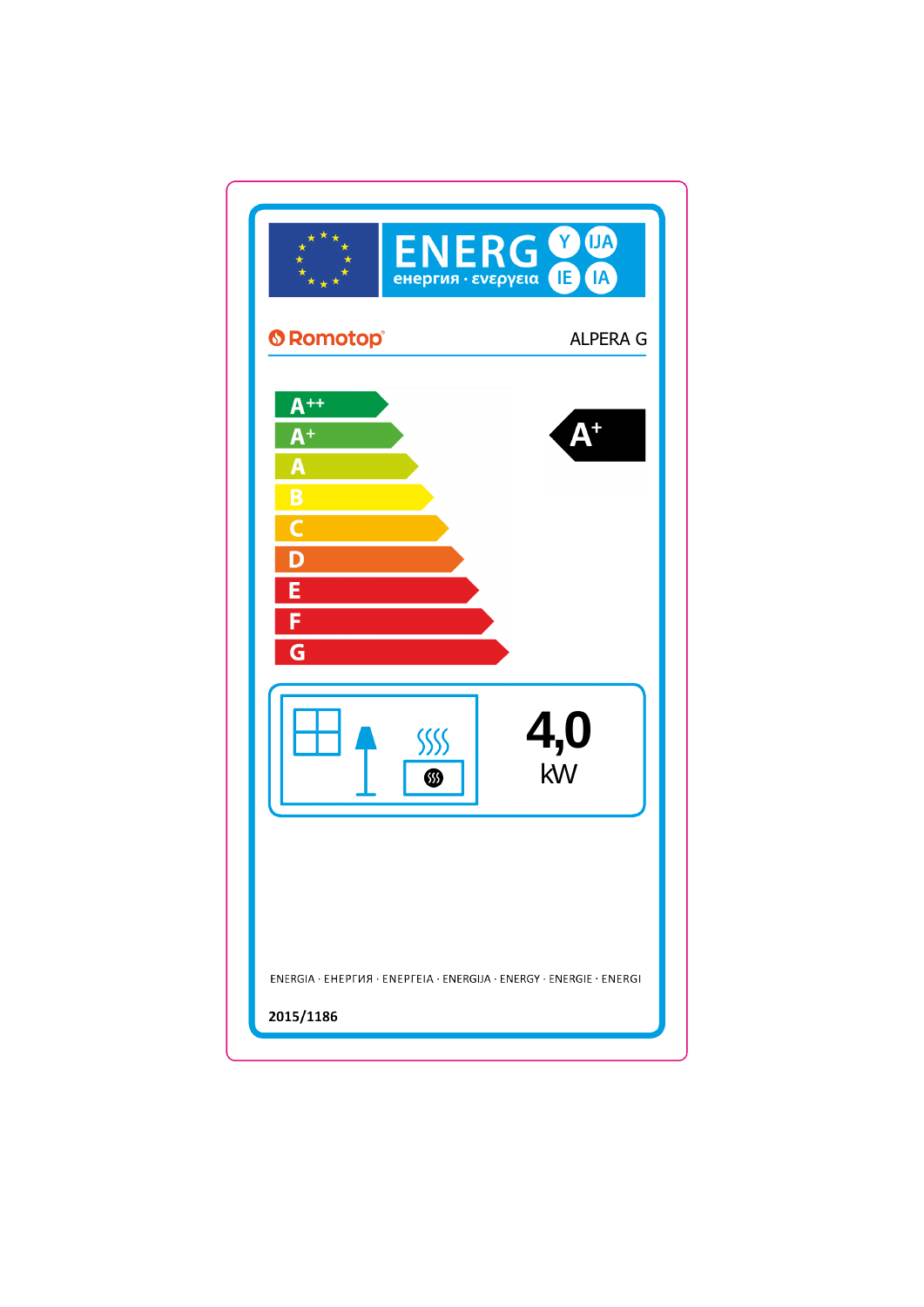

#### **Informační list výrobku dle nařízení EU 2015/1186**

**Údaje v informačním listu lokálního topidla musí být uvedeny v tomto pořadí a musí být obsaženy v brožuře k výrobku nebo jiné dokumentaci poskytované k výrobku.**

| Název nebo ochranná známka dodavatele:             | Romotop spol. s r. o. | Meno dodávateľa alebo jeho ochranná známka:                      | Romotop spol. s r. o. |
|----------------------------------------------------|-----------------------|------------------------------------------------------------------|-----------------------|
|                                                    |                       |                                                                  |                       |
| Identifikační značka modelu používaná dodavatelem: | <b>Alpera G</b>       | Identifikačný kód modelu dodávateľa:                             | <b>Alpera G</b>       |
|                                                    |                       |                                                                  |                       |
| Třída energetické účinnosti modelu:                | $A+$                  | Trieda energetickej účinnosti modelu:                            | $A+$                  |
|                                                    |                       |                                                                  |                       |
| Přímý tepelný výkon (kW):                          | 4,0                   | Priamy tepelný výkon (kW):                                       | 4,0                   |
|                                                    |                       |                                                                  |                       |
| Nepřímý tepelný výkon (kW):                        | $\mathbf{0}$          | Nepriamy tepelný výkon (kW):                                     | $\mathbf{0}$          |
|                                                    |                       |                                                                  |                       |
| Index energetické účinnosti EEI:                   | 108                   | Index energetickej účinnosti EEI:                                | 108                   |
|                                                    |                       |                                                                  |                       |
| Energetická účinnost u jmenovitého výkonu (%):     | 80,5                  | Užitočná energetická účinnosť pri menovitom tepelnom výkone (%): | 80,5                  |
|                                                    |                       |                                                                  |                       |
| Energetická účinnost u minimálního zatížení (%):   | <b>Pass</b>           | Užitočná energetická účinnosť pri minimálnom zaťažení (%):       | <b>Pass</b>           |
|                                                    |                       |                                                                  |                       |
| Zvláštní opatření (při montáži, údržbě):           | viz. Návod            | Opatrenia (pri montáži, údržbe):                                 | pozrite Návod         |

### **Informačný list výrobku podľa nariadenia EU 2015/1186**

**Informácie uvedené v informačnom liste výrobku pre lokálny ohrievač priestoru sa uvádzajú v tomto poradí a musia byť uvedené v brožúre o výrobku alebo v iných dokumentoch pripojených k výrobku.**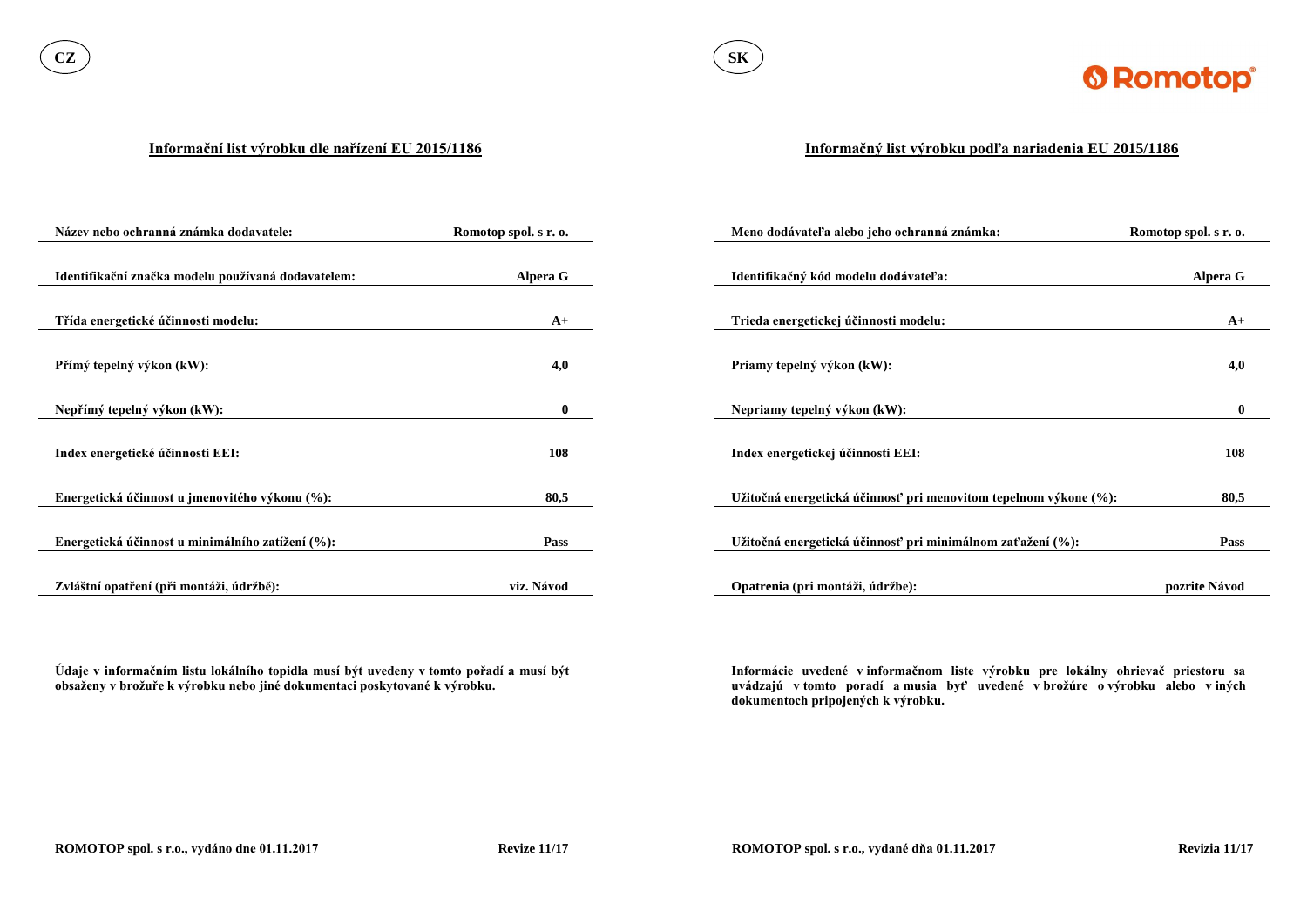**PL**



## **Karta produktu rozporządzenia EU 2015/1186**

| Nazwa dostawcy lub znak towarowy:                          | Romotop spol. s r. o. |
|------------------------------------------------------------|-----------------------|
| Identyfikator modelu dostawcy:                             | Alpera G              |
| Klasa efektywności energetycznej modelu:                   | $A+$                  |
| Bezpośrednia moc cieplna produktu (kW):                    | 4,0                   |
| Pośrednia moc cieplna produktu (kW):                       | $\boldsymbol{0}$      |
| Współczynnik efektywności energetycznej EEI:               | 108                   |
| Sprawność użytkowa przy nominalnej mocy cieplnej oraz (%): | 80,5                  |
| Sprawność użytkowa przy minimalnym obciążeniu (%):         | Pass                  |
| Srodki specjalne (podczas instalacji, serwisu):            | Partz instrukcje      |

**Informacje w karcie produktu miejscowego ogrzewacza pomieszczeń muszą być podawane w poniższej kolejności oraz zawarte w broszurze dotyczącej produktu lub w innych materiałach dostarczanych wraz z produktem.**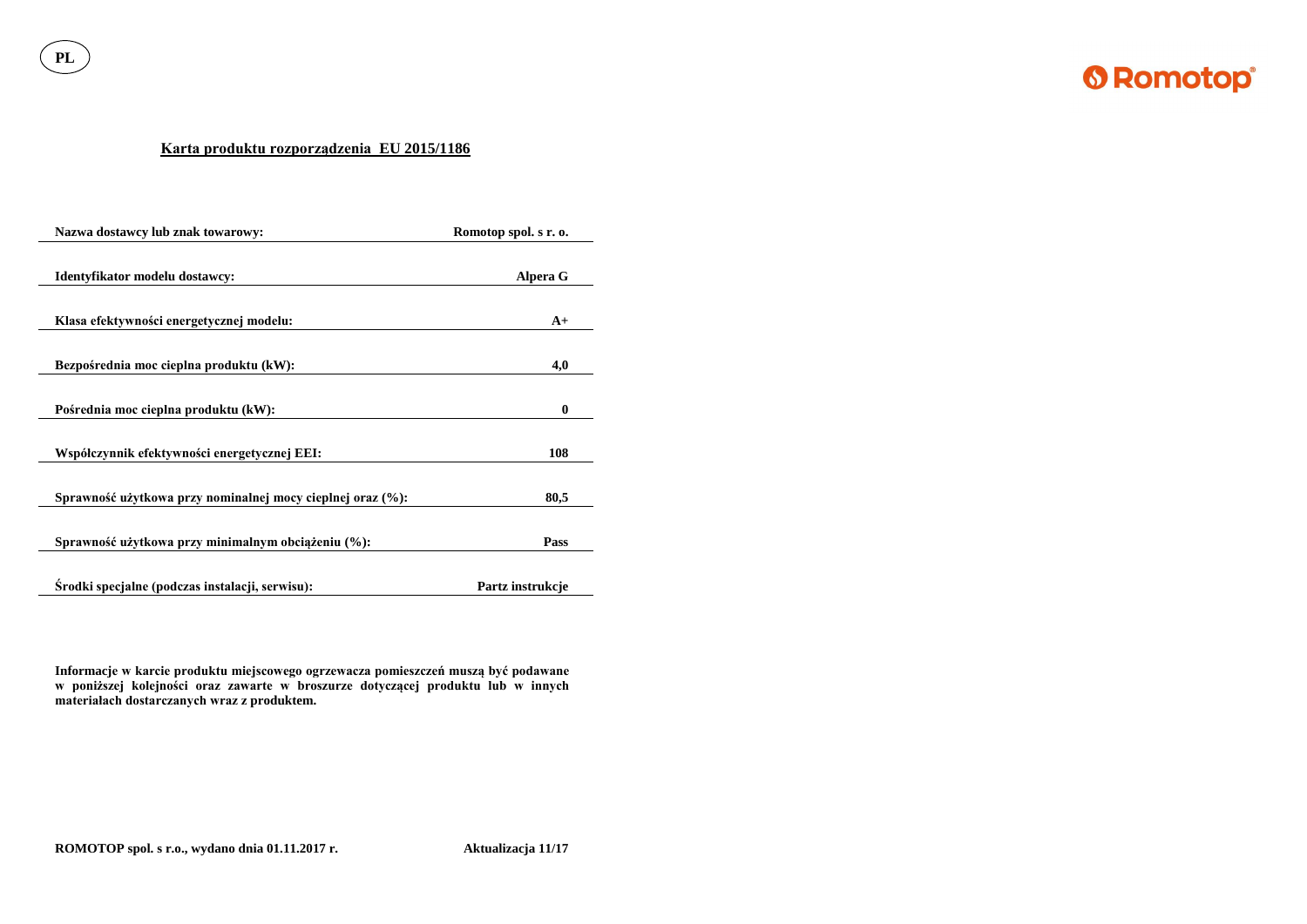

#### **Product sheet under Regulation EU 2015/1186**

**The information in the product sheet of the local space heater shall be provided in the following order and shall be included in the product brochure or other literature provided with the product.**

| Supplier's name or trademark:                               | Romotop spol. s r. o. | Name oder Warenzeichen des Lieferanten:                      | <b>Romotop GmbH</b> |
|-------------------------------------------------------------|-----------------------|--------------------------------------------------------------|---------------------|
|                                                             |                       |                                                              |                     |
| <b>Supplier's model identifier:</b>                         | <b>Alpera G</b>       | <b>Modellkennung des Lieferanten:</b>                        | Alpera G            |
|                                                             |                       |                                                              |                     |
| The energy efficiency class of the model:                   | $A+$                  | <b>Energieeffizienzklasse des Modells:</b>                   | $A+$                |
|                                                             |                       |                                                              |                     |
| The direct heat output in (kW):                             | 4,0                   | Direkte Wärmeleistung (kW):                                  | 4,0                 |
|                                                             |                       |                                                              |                     |
| The indirect heat output in (kW):                           | $\mathbf{0}$          | Indirekte Wärmeleistung (kW):                                | $\mathbf{0}$        |
|                                                             |                       |                                                              |                     |
| The energy efficiency index EEI:                            | 108                   | <b>Energieeffizienzindex EEI:</b>                            | 108                 |
|                                                             |                       |                                                              |                     |
| The useful energy efficiency at nominal heat output $(\%):$ | 80,5                  | Energieeffizienz bei Nennwärmeleistung (%):                  | 80,5                |
|                                                             |                       |                                                              |                     |
| The useful energy efficiency at minimum load $(\%):$        | Pass                  | Energieeffizienz bei Mindestlast (%):                        | <b>Pass</b>         |
|                                                             |                       |                                                              |                     |
| Special requirements (instalation, maintanance):            | See instructions      | Besonderen Vorkehrungen (bei der Installation oder Wartung): | siehe Anleitung     |

# **Produktdatenblatt gemäß Verordnung EU 2015/1186**

**Die Angaben auf dem Produktdatenblatt des Einzelraumheizgerätes sind in nachstehender Reihenfolge aufzuführen und in die Produktbroschüre oder andere mit dem Produkt bereitgestellte Unterlagen aufzunehmen.**